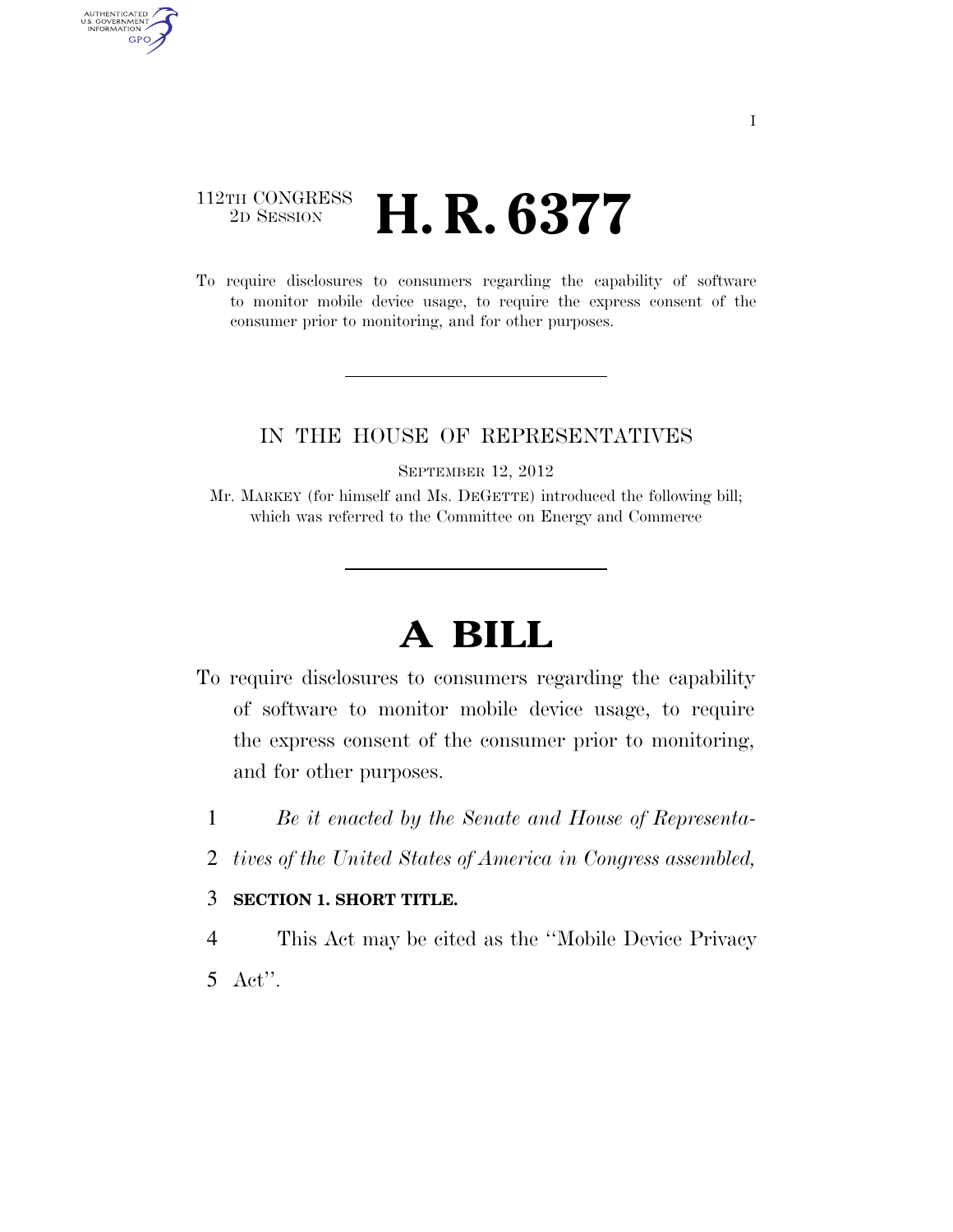## **DEVICE MONITORING SOFTWARE.**

 (a) IN GENERAL.—Not later than 1 year after the date of the enactment of this Act, the Federal Trade Com- mission shall promulgate regulations under section 553 of title 5, United States Code, that require—

 (1) a person who is in the business of selling mobile devices directly to consumers (including a provider of commercial mobile service or commercial mobile data service who sells mobile devices in con- nection with contracts to provide service) to disclose the information described in subsection (b) to the consumer at the time of sale of a mobile device on which monitoring software is installed;

 (2) a provider of commercial mobile service or commercial mobile data service to disclose the infor- mation described in subsection (b) to the consumer at the time of entry into a contract to provide serv-ice to the consumer on a mobile device—

 (A) on which the provider installs moni- toring software in connection with such con-22 tract; and

 (B) that the consumer does not purchase from the provider in connection with such con-25 tract;

 $\mathfrak{D}$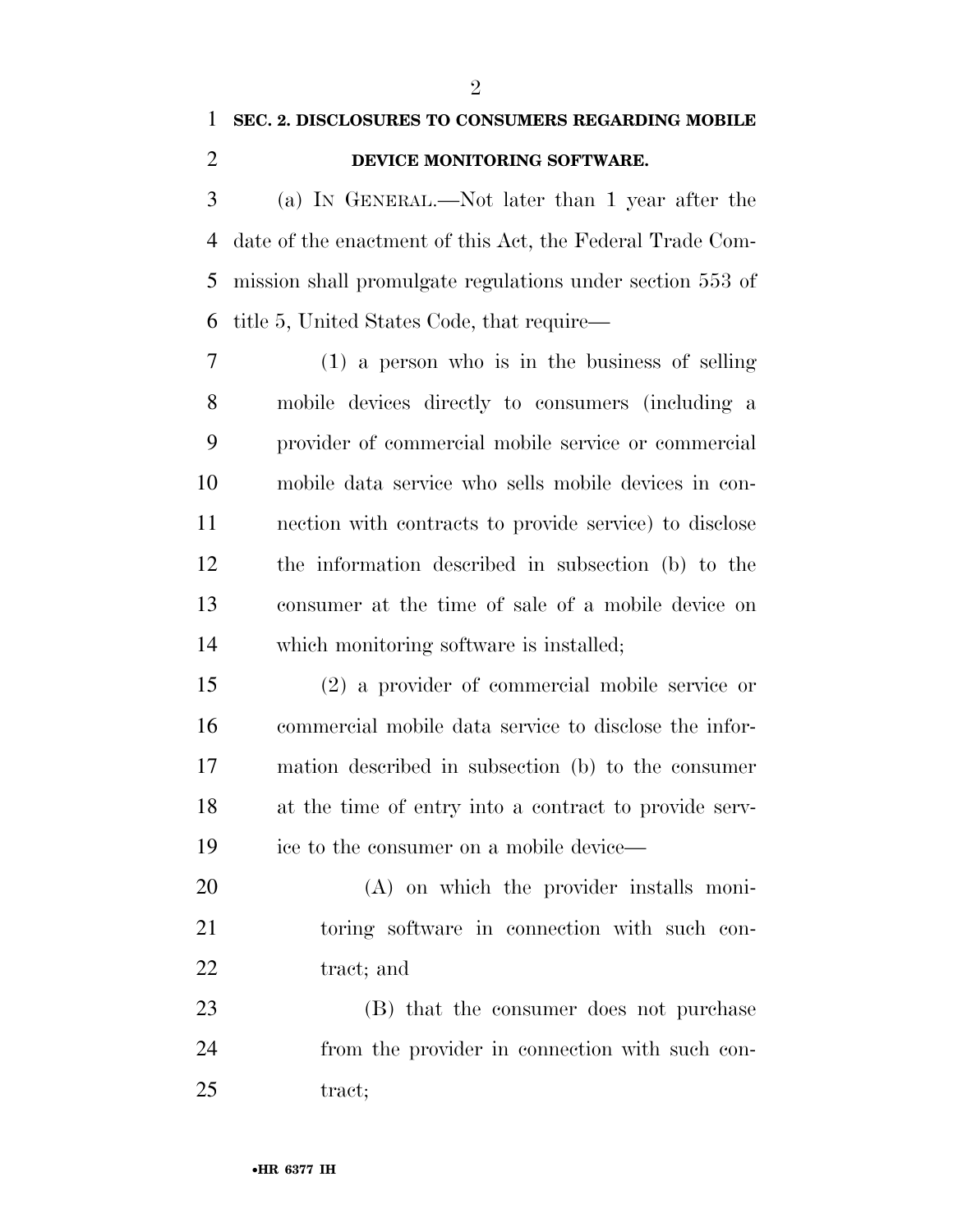(3) a manufacturer of a mobile device or of the operating system software for a mobile device who installs monitoring software on such device, after such device is sold to the consumer, to disclose to the consumer at the time of installing such software the information described in subsection (b);

 (4) a provider of commercial mobile service or commercial mobile data service who installs moni- toring software on a mobile device, after entry into a contract to provide service to the consumer on such device, to disclose to the consumer at the time of installing such software the information described in subsection (b); and

 (5) a person who operates a website or other online service from which a consumer downloads monitoring software for installation on a mobile de- vice to disclose the information described in sub- section (b) to the consumer at the time of the download.

 (b) INFORMATION DESCRIBED.—The information de-scribed in this subsection is the following:

 (1) The fact that the monitoring software is in- stalled on the mobile device (or, in the case of a dis-24 closure described in subsection  $(a)(5)$ , the fact that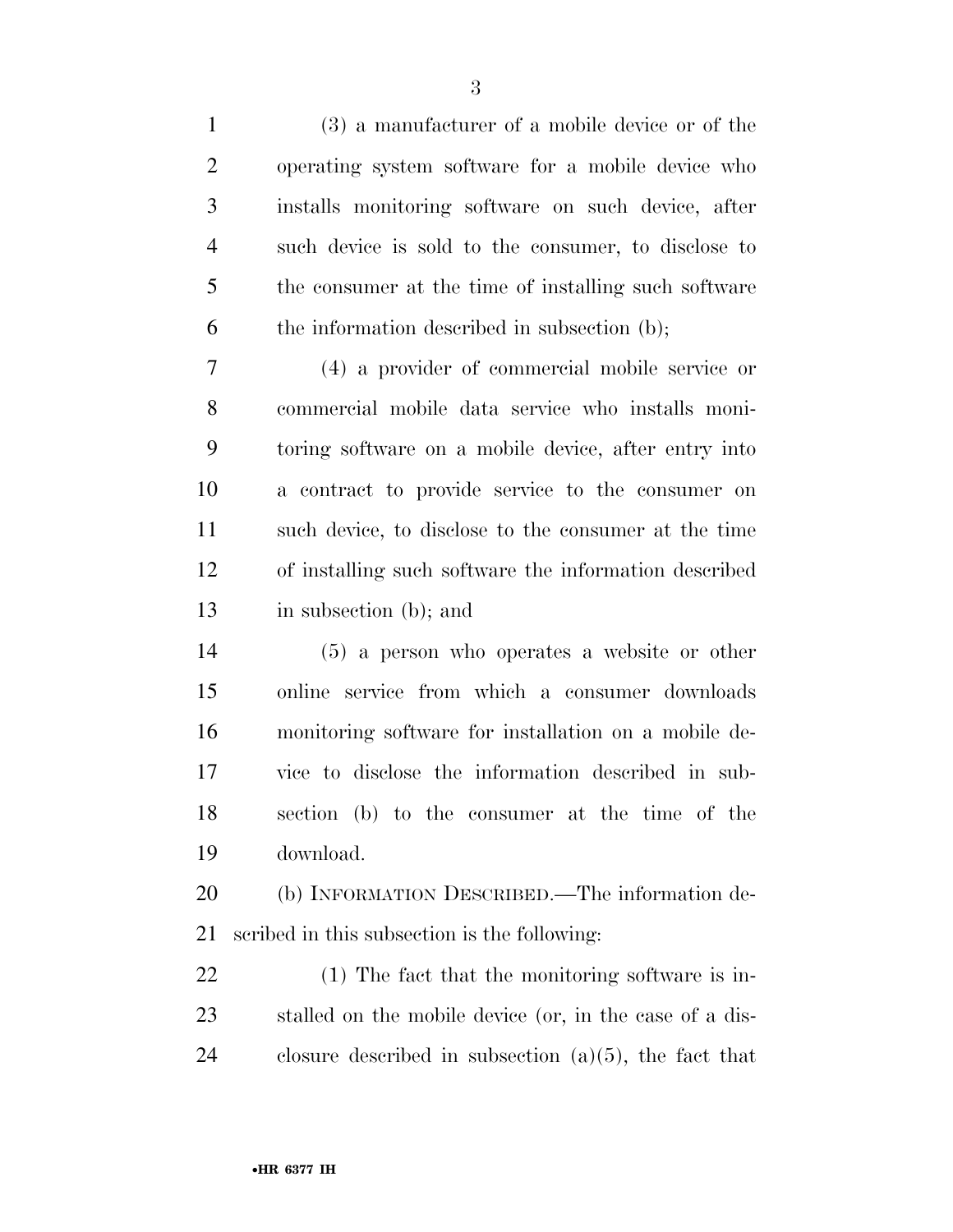| $\mathbf{1}$   | the software that the consumer downloads is moni-          |
|----------------|------------------------------------------------------------|
| $\overline{2}$ | toring software).                                          |
| 3              | $(2)$ The types of information that the moni-              |
| 4              | toring software is capable of collecting and transmit-     |
| 5              | ting.                                                      |
| 6              | (3) The identity of any person to whom any in-             |
| 7              | formation collected will be transmitted and of any         |
| 8              | other person with whom such information will be            |
| 9              | shared.                                                    |
| 10             | (4) How such information will be used.                     |
| 11             | (5) Procedures by which a consumer who has                 |
| 12             | consented to collection and transmission of informa-       |
| 13             | tion by the monitoring software may exercise the op-       |
| 14             | portunity to prohibit further collection and trans-        |
| 15             | mission, as described in section $3(2)$ .                  |
| 16             | (6) Such additional information about the mon-             |
| 17             | itoring software as the Federal Trade Commission           |
| 18             | considers appropriate.                                     |
| 19             | (c) MANNER OF DISCLOSURE.—The regulations pro-             |
| <b>20</b>      | mulgated under subsection (a) shall require the following: |
| 21             | (1) The disclosures shall be made in a clear and           |
| 22             | conspicuous manner, to be determined by the Fed-           |
| 23             | eral Trade Commission.                                     |
| 24             | (2) The disclosures shall be displayed in a clear          |
| 25             | and conspicuous manner on the website of a person          |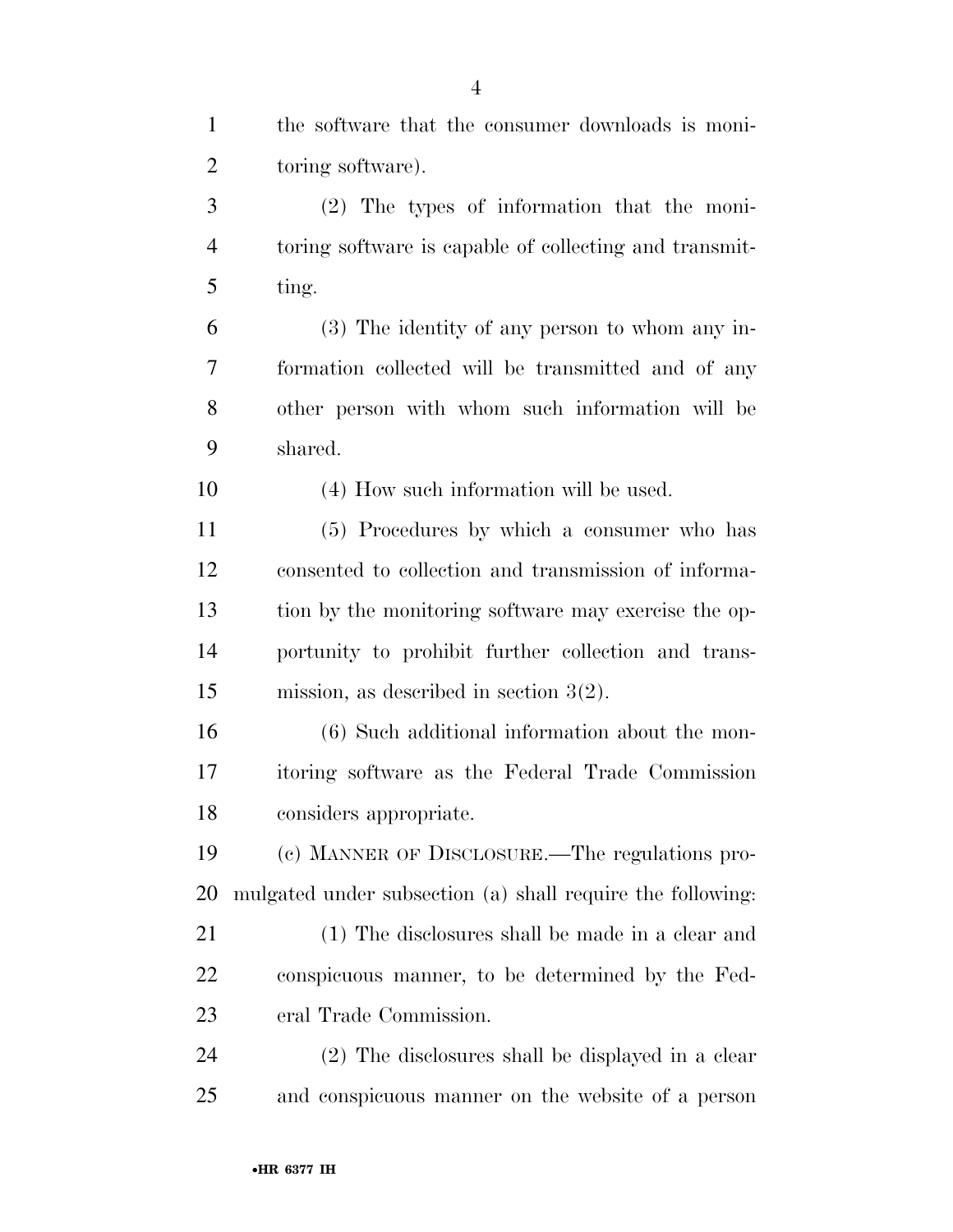required to make such disclosures, except that if such person does not maintain a website, such per- son shall file such disclosures with the appropriate Commission.

 (d) EXEMPTIONS PERMITTED.—If the Federal Trade Commission determines that the use of monitoring soft- ware for a particular purpose is consistent with the rea- sonable expectations of consumers, the Federal Trade Commission may include in the regulations promulgated under subsection (a) an exemption from the disclosures required by such regulations with respect to monitoring software that is used only for such purpose (or for another purpose with respect to which the Federal Trade Commis-sion has made a determination under this subsection).

# **SEC. 3. CONSUMER CONSENT TO MONITORING OF MOBILE DEVICE USAGE.**

 Not later than 1 year after the date of the enactment of this Act, the Federal Trade Commission shall promul- gate regulations under section 553 of title 5, United States Code, that require any person who is subject to the disclosure requirements of the regulations promulgated 22 under section  $2(a)$  to —

 (1) obtain the express consent of the consumer prior to the time when the monitoring software first begins collecting and transmitting information; and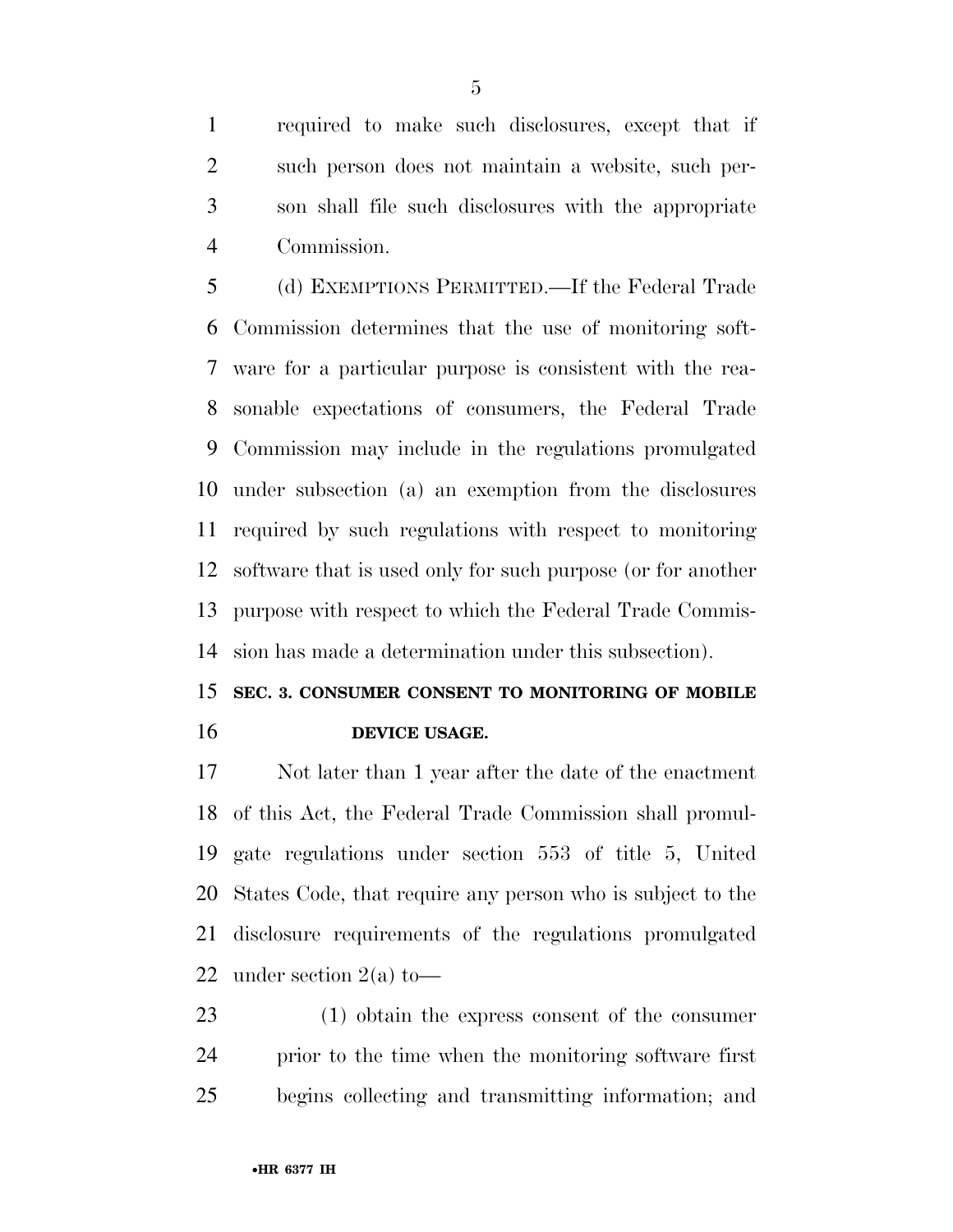(2) provide a consumer who has consented to collection and transmission of information by the monitoring software with the opportunity at any time to prohibit further collection and transmission of information by such software.

#### **SEC. 4. INFORMATION SECURITY REQUIREMENTS.**

 (a) IN GENERAL.—Not later than 1 year after the date of the enactment of this Act, the Federal Trade Com- mission shall promulgate regulations under section 553 of title 5, United States Code, that require any person who receives, directly or indirectly, information that is trans- mitted from monitoring software with respect to which dis- closures are required by the regulations promulgated under section 2(a) to establish and implement policies and procedures regarding information security practices for the treatment and protection of such information, taking into consideration—

 (1) the size of, and the nature, scope, and com- plexity of the activities engaged in by, such person; (2) the current state of the art in administra- tive, technical, and physical safeguards for pro- tecting such information; and (3) the cost of implementing such safeguards.

 (b) REQUIREMENTS.—Such regulations shall require the policies and procedures to include the following: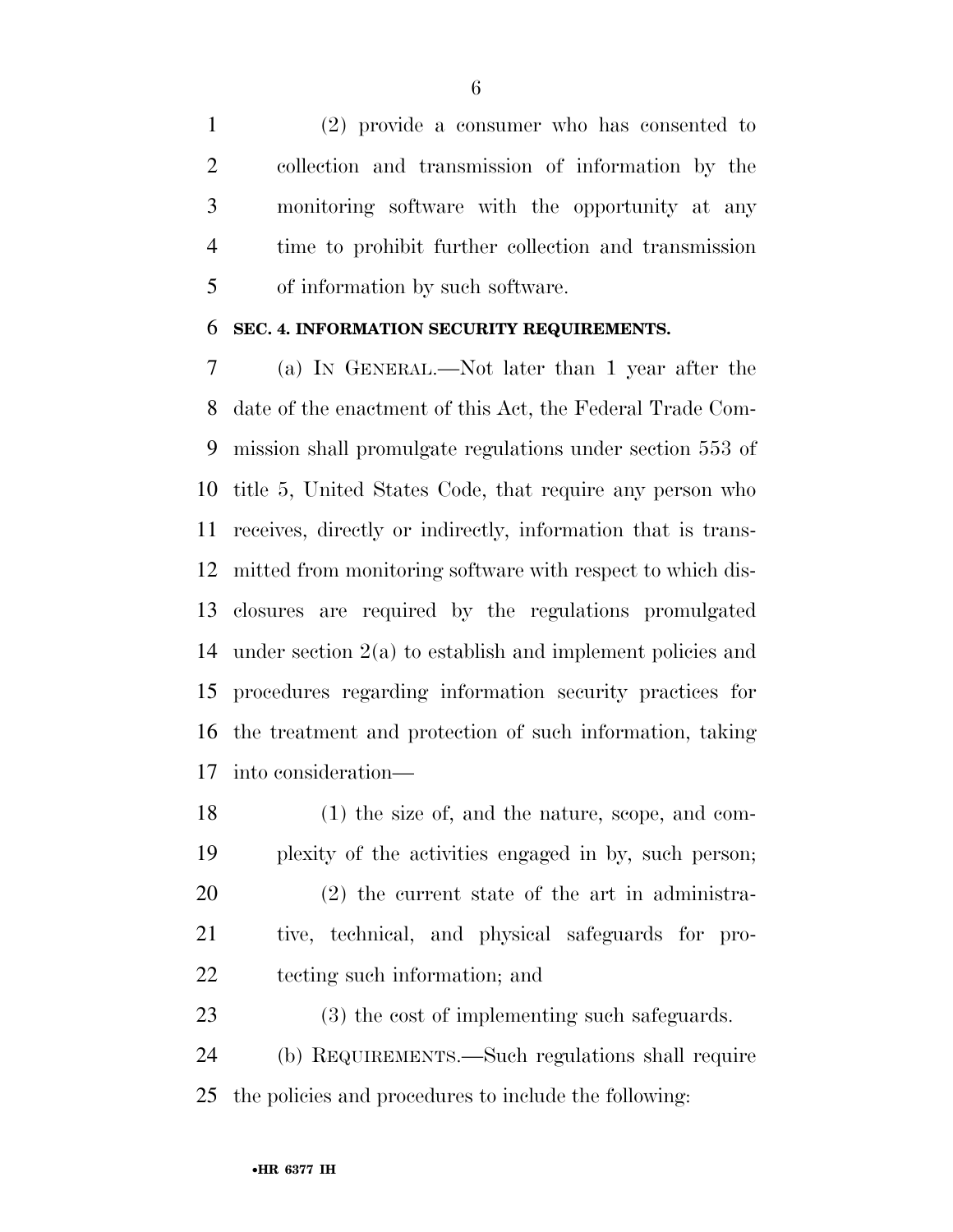(1) A security policy with respect to the collec-2 tion, use, sale, other dissemination, and maintenance of such information.

 (2) The identification of an officer or other in- dividual as the point of contact with responsibility for the management of the security of such informa-tion.

 (3) A process for identifying and assessing any reasonably foreseeable vulnerabilities in any system maintained by such person that contains such infor- mation, which shall include regular monitoring for a breach of security of such system.

 (4) A process for taking preventive and correc- tive action to mitigate against any vulnerabilities identified in the process required by paragraph (3), which may include implementing any changes to se- curity practices and the architecture, installation, or implementation of network or operating software.

 (5) A process for disposing of such information by shredding, permanently erasing, or otherwise modifying such information to make such informa-22 tion permanently unreadable or undecipherable.

 (6) A standard method or methods for the de- struction of paper documents and other non-elec-tronic data containing such information.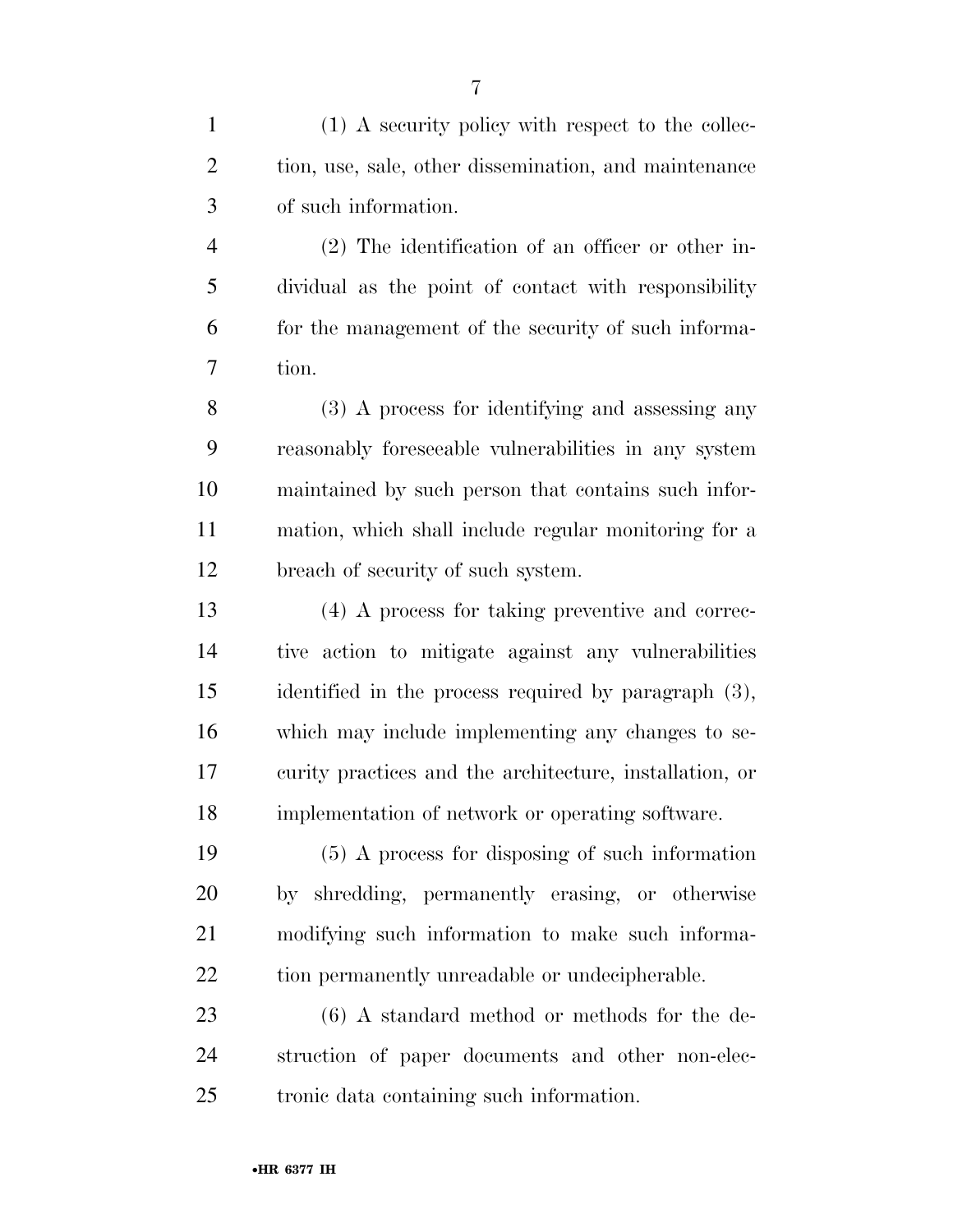(c) DISCLOSURE OF POLICIES AND PROCEDURES.— Such regulations shall require the policies and procedures to be displayed in a clear and conspicuous manner on the website of a person required to establish and implement such policies and procedures, except that if such person does not maintain a website, such person shall file such policies and procedures with the appropriate Commission.

8 (d) TREATMENT OF ENTITIES GOVERNED BY OTHER LAW.—A person shall be deemed to be in compliance with the regulations promulgated under subsection (a) if such person is in compliance with any other Federal law that requires such person to maintain policies and procedures with respect to information security that, taken as a whole and as the Federal Trade Commission shall determine in the rulemaking required by such subsection, provide pro- tections substantially similar to, or greater than, those provided by the policies and procedures required by the regulations promulgated under such subsection.

# **SEC. 5. FILING OF CERTAIN AGREEMENTS REGARDING IN-FORMATION RECEIPT.**

 (a) IN GENERAL.—Not later than 1 year after the date of the enactment of this Act, the Federal Trade Com- mission shall promulgate regulations under section 553 of title 5, United States Code, that require a copy of an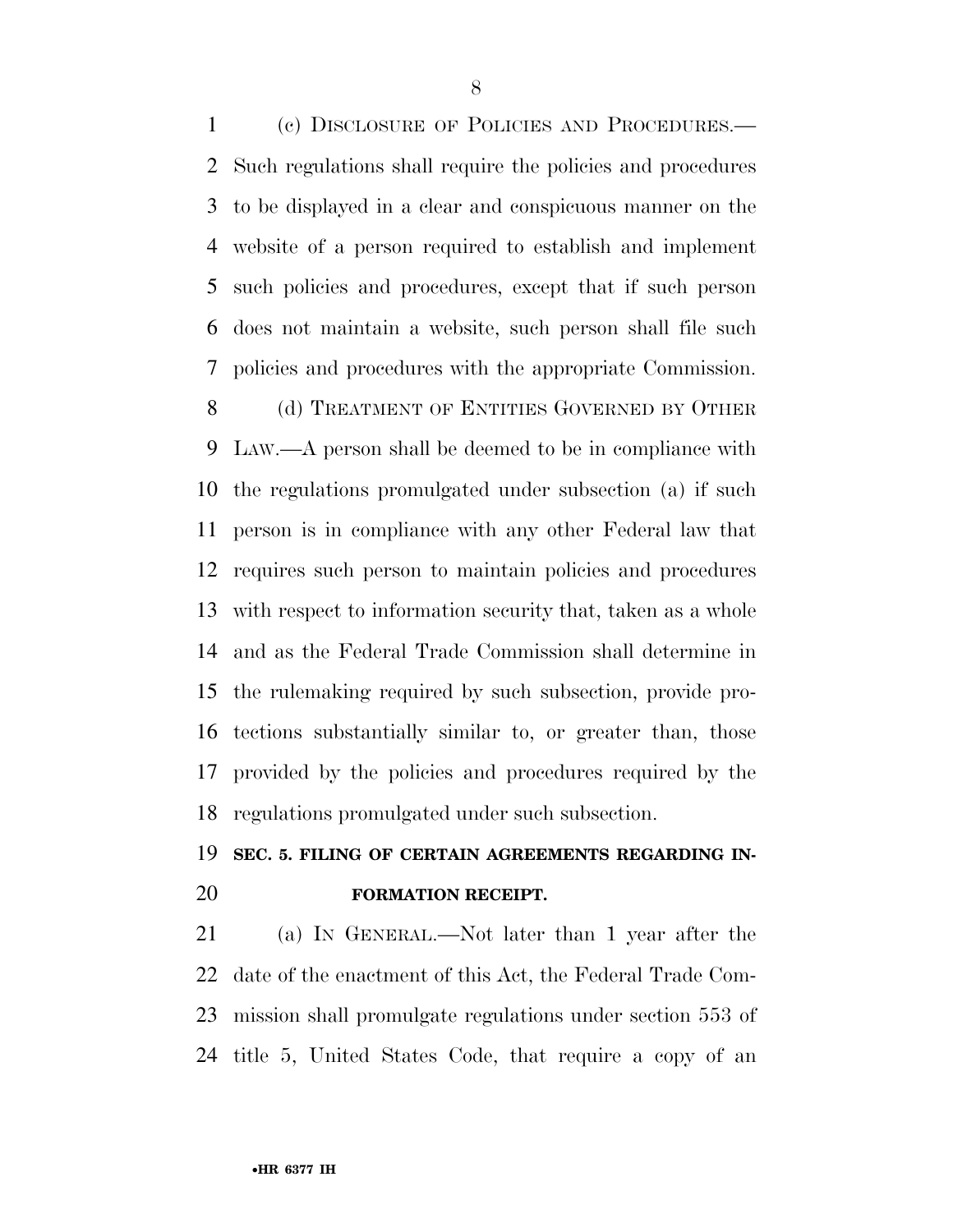agreement described in subsection (b) to be filed with the appropriate Commission.

 (b) AGREEMENT DESCRIBED.—An agreement de-scribed in this subsection—

 (1) is an agreement under which a person re- ceives, directly or indirectly, information that is transmitted from monitoring software with respect to which disclosures are required by the regulations promulgated under section 2(a); and

 (2) does not include an agreement between such a person and the consumer on whose mobile device such monitoring software is installed.

### **SEC. 6. ENFORCEMENT.**

(a) BY FEDERAL TRADE COMMISSION.—

 (1) UNFAIR OR DECEPTIVE ACTS OR PRAC- TICES.—A violation of a regulation promulgated under section 2, 3, 4, or 5 shall be treated as a vio-18 lation of a regulation under section  $18(a)(1)(B)$  of the Federal Trade Commission Act (15 U.S.C.  $20 \qquad 57a(a)(1)(B)$  regarding unfair or deceptive acts or practices.

22 (2) POWERS OF FEDERAL TRADE COMMIS- SION.—The Federal Trade Commission shall enforce the regulations promulgated under sections 2, 3, 4, and 5 in the same manner, by the same means, and

•**HR 6377 IH**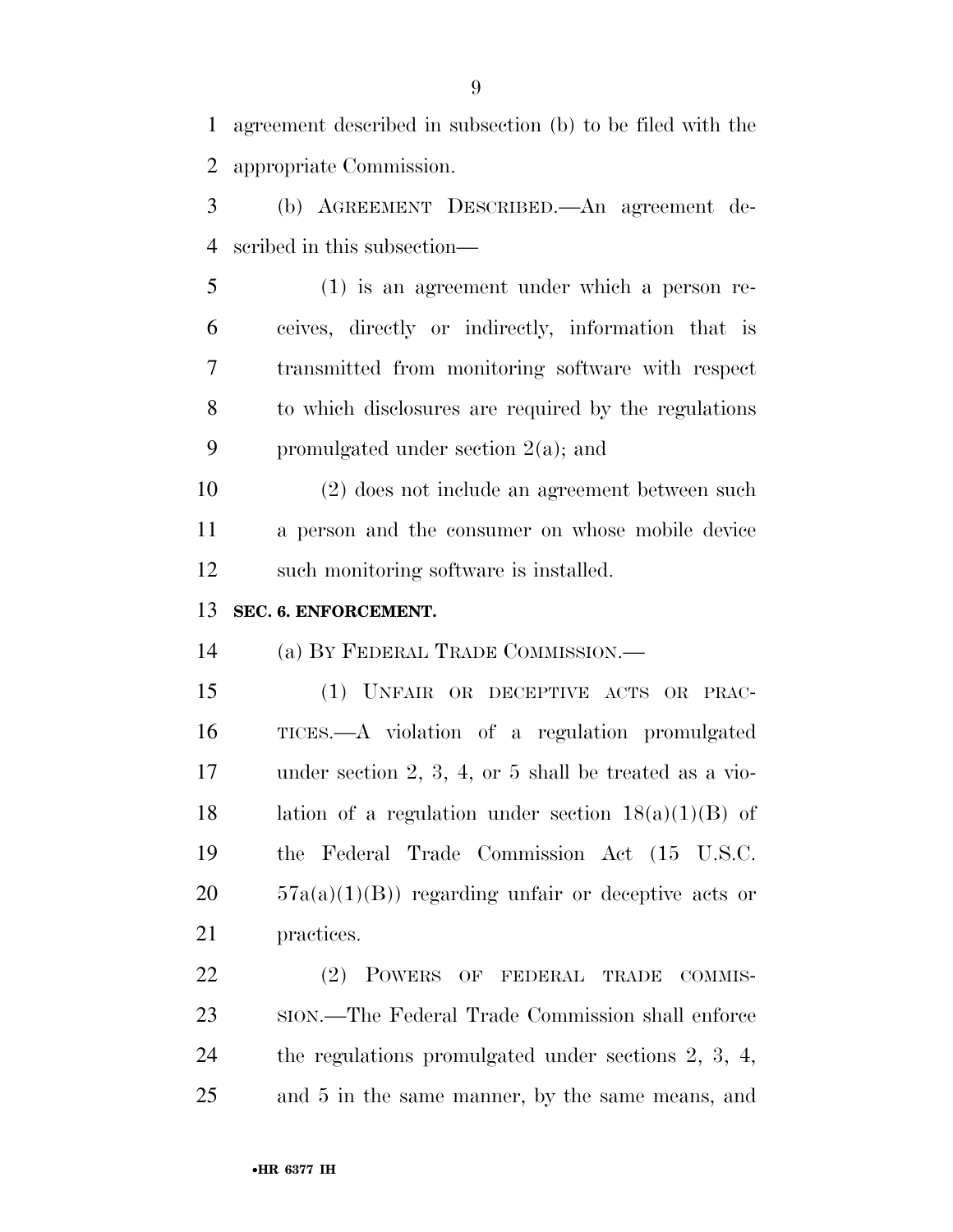| $\mathbf{1}$   | with the same jurisdiction, powers, and duties as      |
|----------------|--------------------------------------------------------|
| $\overline{2}$ | though all applicable terms and provisions of the      |
| 3              | Federal Trade Commission Act (15 U.S.C. 41 et          |
| $\overline{4}$ | seq.) were incorporated into and made a part of this   |
| 5              | Act, and any person who violates such regulations      |
| 6              | shall be subject to the penalties and entitled to the  |
| 7              | privileges and immunities provided in the Federal      |
| 8              | Trade Commission Act.                                  |
| 9              | (b) BY FEDERAL COMMUNICATIONS COMMISSION.—             |
| 10             | (1) TREATMENT AS VIOLATION OF COMMUNICA-               |
| 11             | TIONS ACT OF 1934.—A violation of a regulation pro-    |
| 12             | mulgated under section 2, 3, 4, or 5 by a provider     |
| 13             | of commercial mobile service or commercial mobile      |
| 14             | data service or a manufacturer of a mobile device      |
| 15             | shall be treated as a violation of the Communica-      |
| 16             | tions Act of 1934 (47 U.S.C. 151 et seq.).             |
| 17             | (2) POWERS OF FEDERAL COMMUNICATIONS                   |
| 18             | COMMISSION.—The Federal Communications Com-            |
| 19             | mission shall enforce the regulations promulgated      |
| 20             | under sections $2, 3, 4,$ and $5$ with respect to pro- |
| 21             | viders of commercial mobile service or commercial      |
| 22             | mobile data service and manufacturers of mobile de-    |
| 23             | vices in the same manner, by the same means, and       |
| 24             | with the same jurisdiction, powers, and duties as      |
| 25             | though all applicable terms and provisions of the      |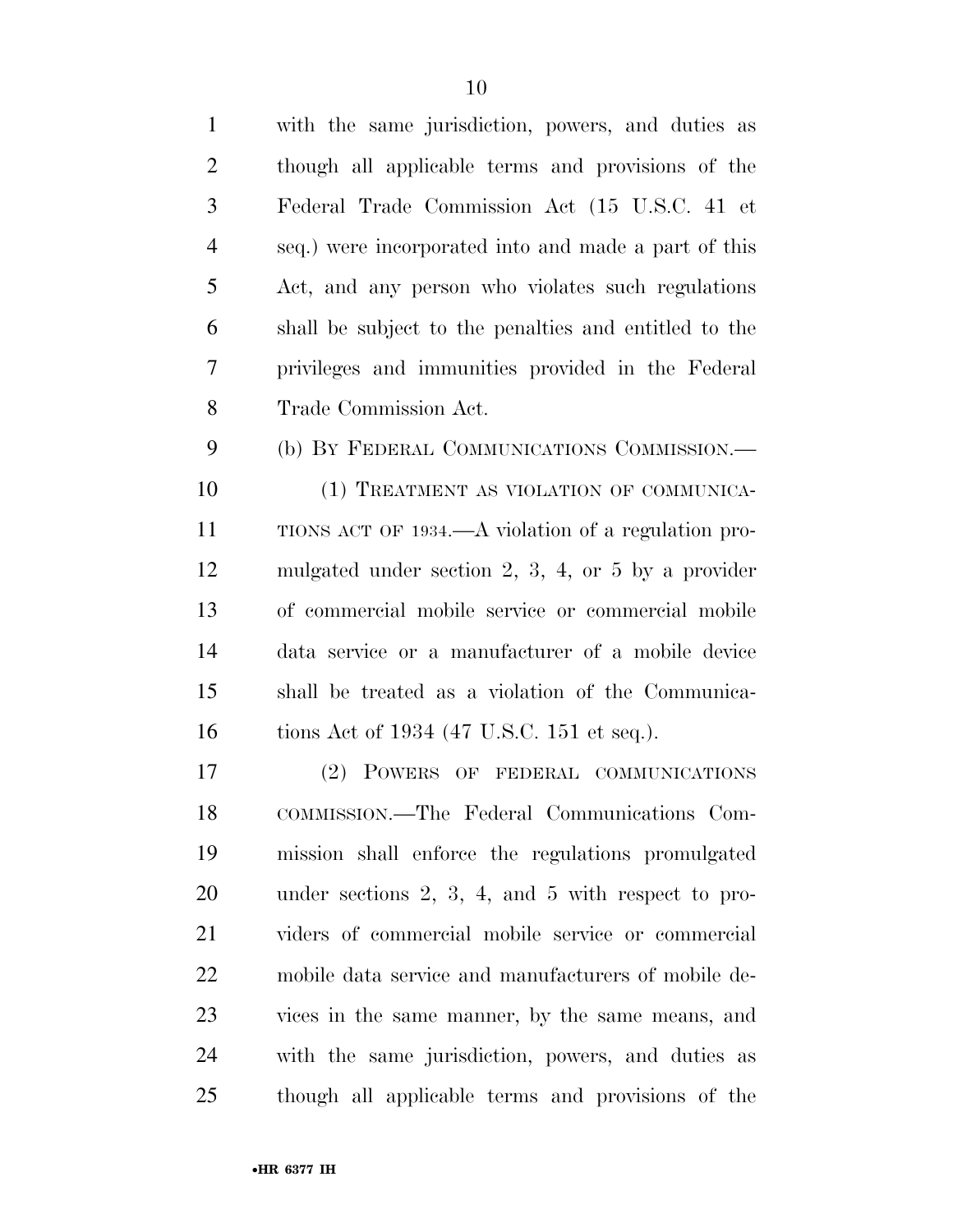Communications Act of 1934 were incorporated into and made a part of this Act, and any such provider or manufacturer who violates such regulations shall be subject to the penalties and entitled to the privi- leges and immunities provided in the Communica- tions Act of 1934. (c) DIVISION OF RESPONSIBILITIES BETWEEN FTC AND FCC.— (1) REGULATIONS.—In promulgating the regu- lations required by sections 2, 3, 4, and 5, the Fed- eral Trade Commission shall consult with the Fed- eral Communications Commission. (2) ENFORCEMENT.—In enforcing such regula- tions, the Federal Trade Commission and the Fed- eral Communications Commission shall consult with each other. 17 (3) FCC REGULATIONS ON FILINGS.—The Fed- eral Communications Commission, in consultation with the Federal Trade Commission, may promul- gate regulations with respect to the form and man- ner of any filing that is required to be made with the Federal Communications Commission by a regu-

23 lation required by section 2, 4, or 5.

24 (d) ACTIONS BY STATES.—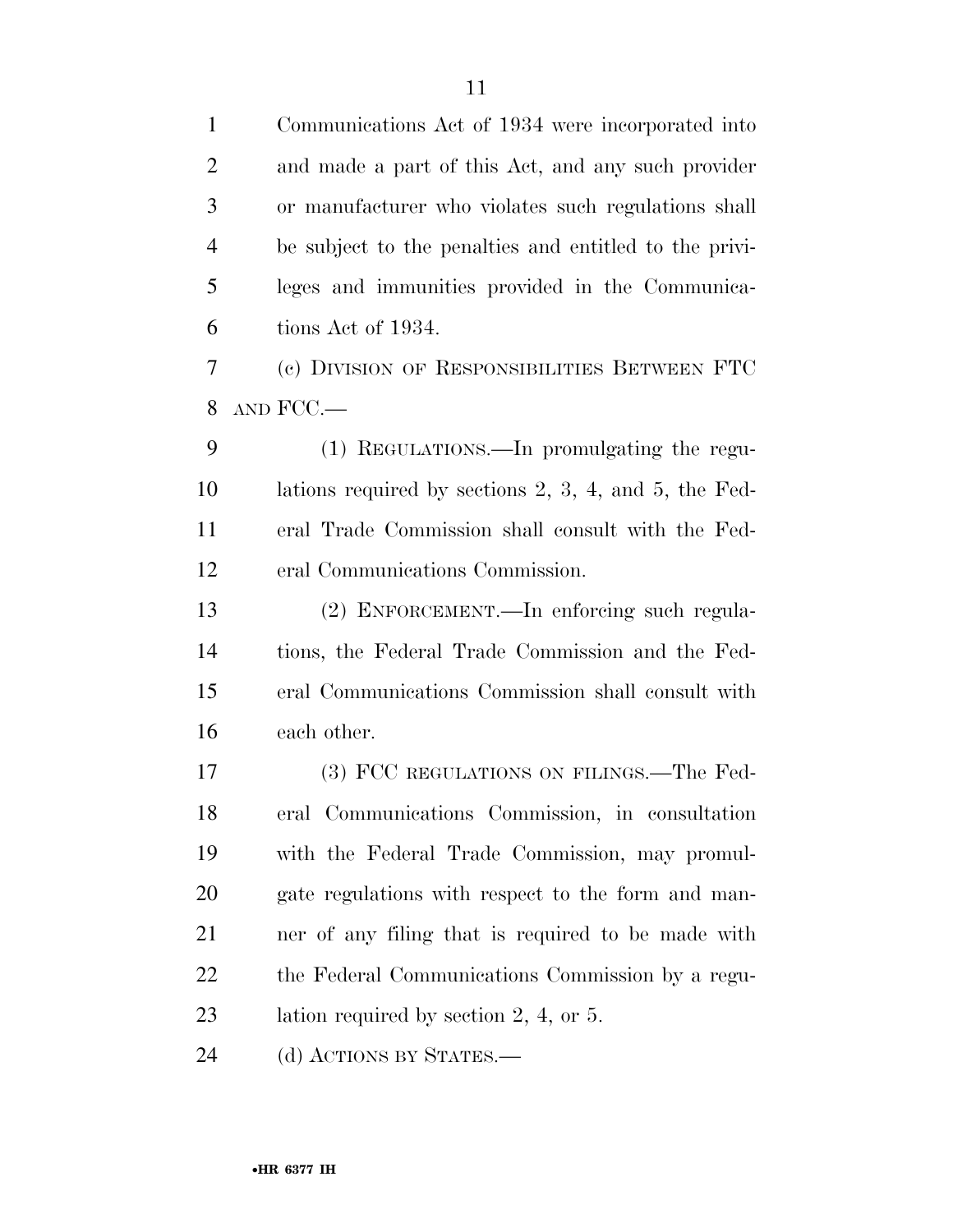| $\mathbf{1}$   | (1) CIVIL ACTIONS.—In any case in which the             |
|----------------|---------------------------------------------------------|
| $\overline{2}$ | attorney general of a State, or an official or agency   |
| 3              | of a State, has reason to believe that an interest of   |
| $\overline{4}$ | the residents of that State has been or is threatened   |
| 5              | or adversely affected by an act or practice that vio-   |
| 6              | lates any regulation promulgated under section $2, 3,$  |
| 7              | 4, or 5, the State, as parens patriae, may bring a      |
| 8              | civil action on behalf of the residents of the State in |
| 9              | an appropriate State court or an appropriate district   |
| 10             | court of the United States to—                          |
| 11             | (A) enjoin that act or practice;                        |
| 12             | (B) enforce compliance with the regulation;             |
| 13             | (C) obtain damages, restitution, or other               |
| 14             | compensation on behalf of residents of the              |
| 15             | State; or                                               |
| 16             | (D) obtain such other legal and equitable               |
| 17             | relief as the court may consider to be appro-           |
| 18             | priate.                                                 |
| 19             | $(2)$ NOTICE.—Before filing an action under this        |
| 20             | subsection, the attorney general, official, or agency   |
| 21             | of the State involved shall provide to the appropriate  |
| 22             | Commission a written notice of that action and a        |
| 23             | copy of the complaint for that action. If the attorney  |
| 24             | general, official, or agency determines that it is not  |
| 25             | feasible to provide the notice described in this para-  |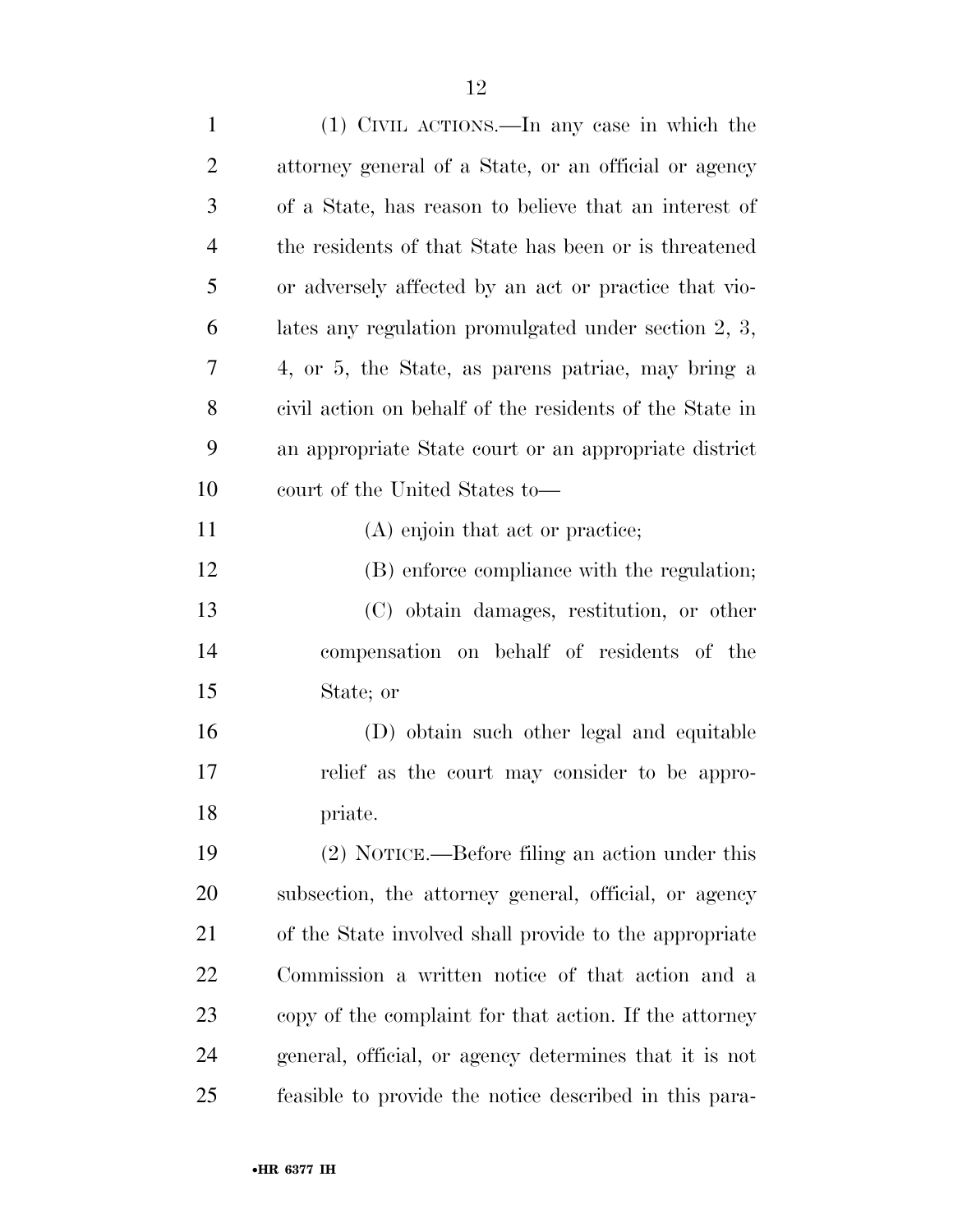| $\mathbf{1}$   | graph before the filing of the action, the attorney    |
|----------------|--------------------------------------------------------|
| $\overline{2}$ | general, official, or agency shall provide written no- |
| 3              | tice of the action and a copy of the complaint to the  |
| $\overline{4}$ | appropriate Commission immediately upon the filing     |
| 5              | of the action.                                         |
| 6              | (3) AUTHORITY OF APPROPRIATE COMMIS-                   |
| 7              | $SION$ .                                               |
| 8              | (A) IN GENERAL.—On receiving notice                    |
| 9              | under paragraph $(2)$ of an action under this          |
| 10             | subsection, the appropriate Commission shall           |
| 11             | have the right—                                        |
| 12             | (i) to intervene in the action;                        |
| 13             | (ii) upon so intervening, to be heard                  |
| 14             | on all matters arising therein; and                    |
| 15             | (iii) to file petitions for appeal.                    |
| 16             | (B) LIMITATION ON STATE ACTION WHILE                   |
| 17             | FEDERAL ACTION IS PENDING.—If the Federal              |
| 18             | Trade Commission, the Federal Communica-               |
| 19             | tions Commission, or the Attorney General of           |
| 20             | the United States has instituted a civil action        |
| 21             | for violation of a regulation promulgated under        |
| 22             | section 2, 3, 4, or 5 (referred to in this sub-        |
| 23             | paragraph as the "Federal action"), no State           |
| 24             | attorney general, official, or agency may bring        |
| 25             | action under this subsection during the<br>an          |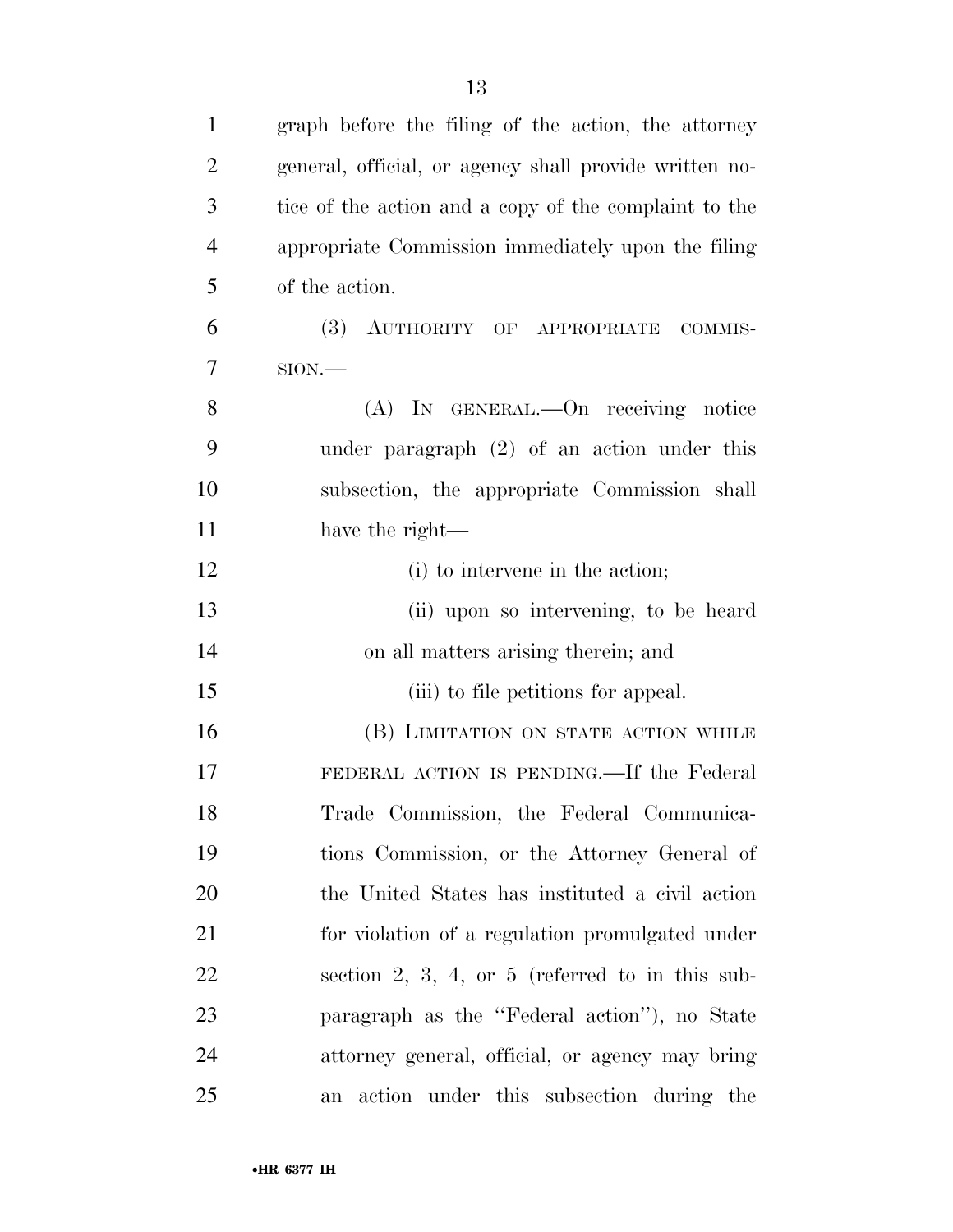pendency of the Federal action against any de- fendant named in the complaint in the Federal action for any violation as alleged in that com-plaint.

 (4) RULE OF CONSTRUCTION.—For purposes of bringing a civil action under this subsection, nothing in this Act shall be construed to prevent an attorney general, official, or agency of a State from exercising the powers conferred on the attorney general, offi- cial, or agency by the laws of that State to conduct investigations, administer oaths and affirmations, or compel the attendance of witnesses or the production of documentary and other evidence.

(e) PRIVATE RIGHT OF ACTION.—

 (1) IN GENERAL.—A person injured by an act in violation of a regulation promulgated under sec- tion 2, 3, 4, or 5 may bring in an appropriate State court or an appropriate district court of the United States—

 (A) an action to enjoin such violation; (B) an action to recover damages for ac-22 tual monetary loss from such violation, or to re- ceive up to \$1,000 in damages for each such violation, whichever is greater; or

(C) both such actions.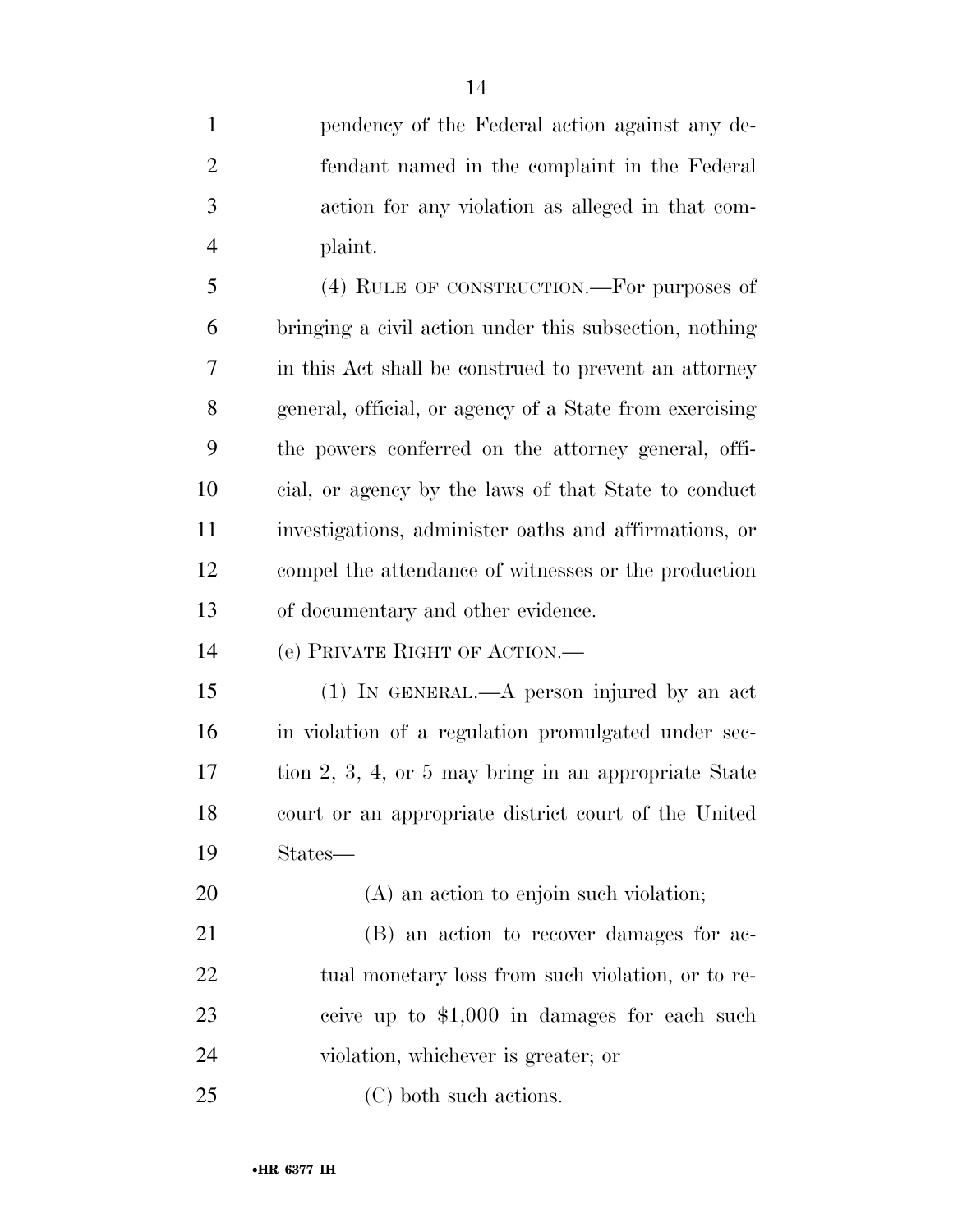(2) WILLFUL OR KNOWING VIOLATIONS.—If the court finds that the defendant acted willfully or knowingly in committing a violation described in paragraph (1), the court may, in its discretion, in- crease the amount of the award to an amount equal to not more than 3 times the amount available under paragraph (1)(B). (3) COSTS.—The court shall award to a pre- vailing plaintiff in an action under this subsection the costs of such action and reasonable attorney's fees, as determined by the court. (4) LIMITATION.—An action may be com- menced under this subsection not later than 2 years after the date on which the person first discovered or had a reasonable opportunity to discover the vio- lation. (5) NONEXCLUSIVE REMEDY.—The remedy pro- vided by this subsection shall be in addition to any other remedies available to the person, except that, in the case of a violation or series of related viola- tions by a common carrier subject to title II of the Communications Act of 1934 (47 U.S.C. 201 et seq.), the person may pursue either the remedy pro- vided by this subsection or any remedies provided by such title, but not both.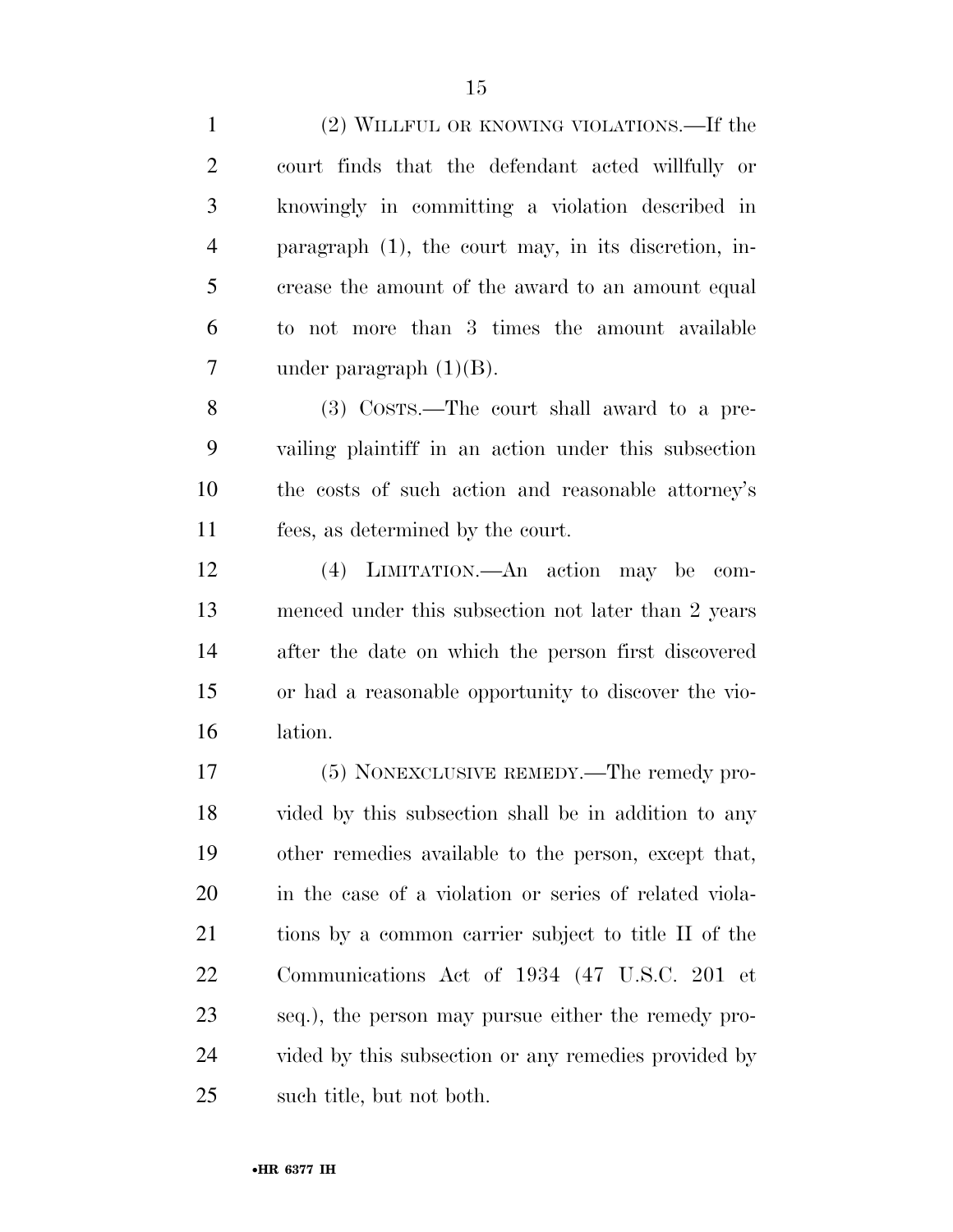#### **SEC. 7. DEFINITIONS.**

In this Act:

 (1) APPROPRIATE COMMISSION.—The term ''appropriate Commission'' means either the Federal Trade Commission or the Federal Communications Commission, or both, depending on which Commis- sion has jurisdiction under section 6 with respect to 8 the person and activity involved.

 (2) COMMERCIAL MOBILE DATA SERVICE.—The term ''commercial mobile data service'' has the meaning given such term in section 6001 of the Mid- dle Class Tax Relief and Job Creation Act of 2012 (47 U.S.C. 1401).

 (3) COMMERCIAL MOBILE SERVICE.—The term ''commercial mobile service'' has the meaning given such term in section 332 of the Communications Act of 1934 (47 U.S.C. 332).

 (4) MOBILE DEVICE.—The term ''mobile de- vice'' means a personal electronic device that has the capability of transmitting and receiving voice, video, or data communications by means of commercial mobile service or commercial mobile data service.

23 (5) MONITORING SOFTWARE.—The term "mon- itoring software'' means software that has the capa- bility to monitor the usage of a mobile device or the location of the user and to transmit the information